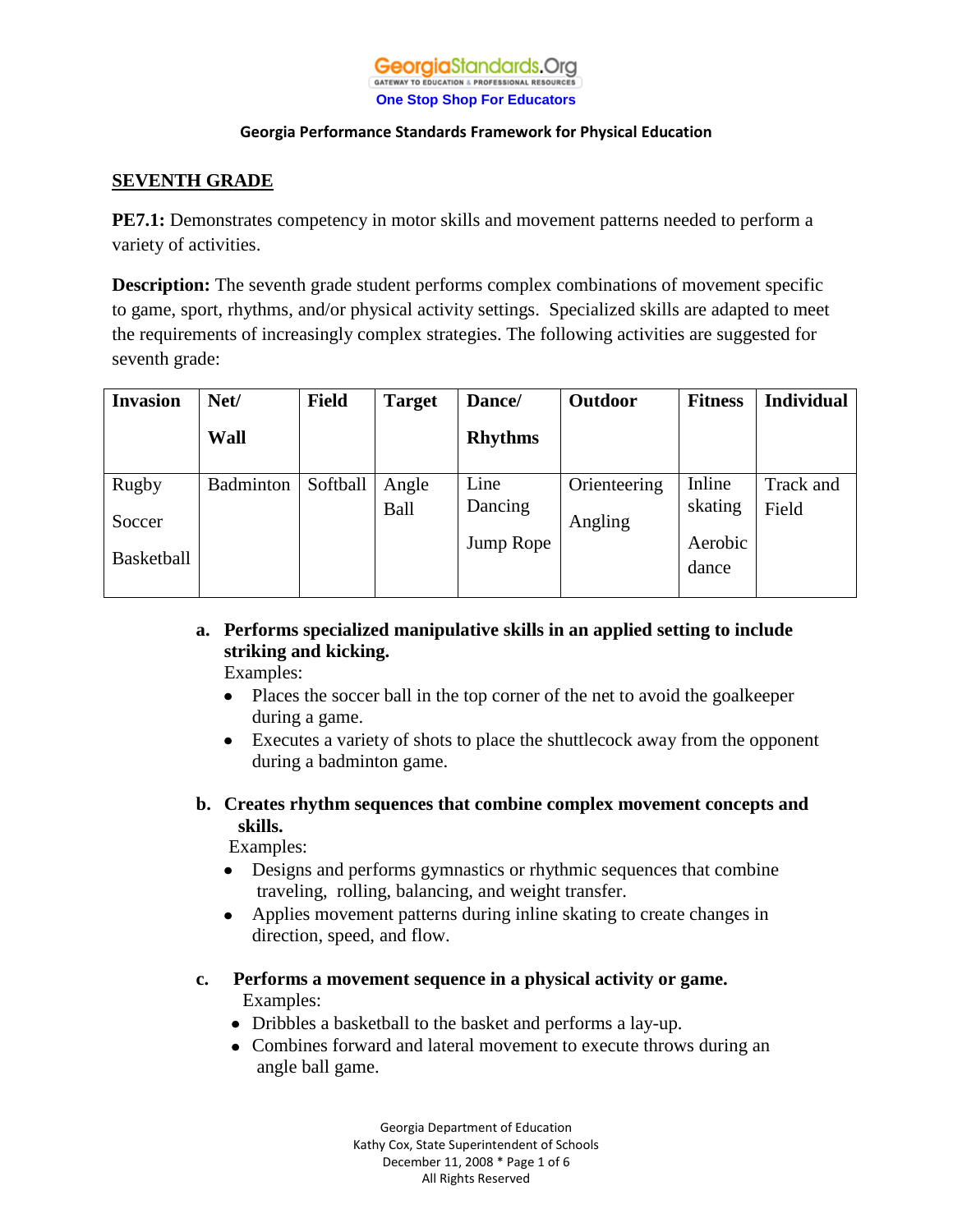

# **SEVENTH GRADE**

**PE7.2:** Demonstrates understanding of movement concepts, principles, strategies, and tactics as they apply to the learning and performance of physical activities.

**Description:** Students apply concepts from other disciplines, such as physics, to movement skills. They analyze movement forms and predict trajectories of projectiles. They can apply basic strategies in various types of games. They use information from a variety of sources, both internal and external to guide, improve, and modify performance.

## **Elements:**

- **a. Explores basic physics concepts such as action-reaction, trajectory, levers, and linear velocity that are important in sports activities.** Examples:
	- Throws a ball for distance using the most appropriate trajectory (path of object).
	- Observes differences in distance/force when using striking implements of varied lengths.
- **b. Identifies and predicts the open person concept in team sports activities.** Examples:
	- Delivers a bounce pass to open teammate after the teammate executes a pick and roll in basketball.
	- Delivers a pass ahead of a moving teammate.
- **c. Describes and demonstrates the difference between person to person and zone defenses in invasion games.** Examples:
	- Moves into proper position to guard an opponent using a person to person  $\bullet$ defense in a basketball game.
	- Explains various movement patterns into open areas to receive a pass or score  $\bullet$ against various defenses.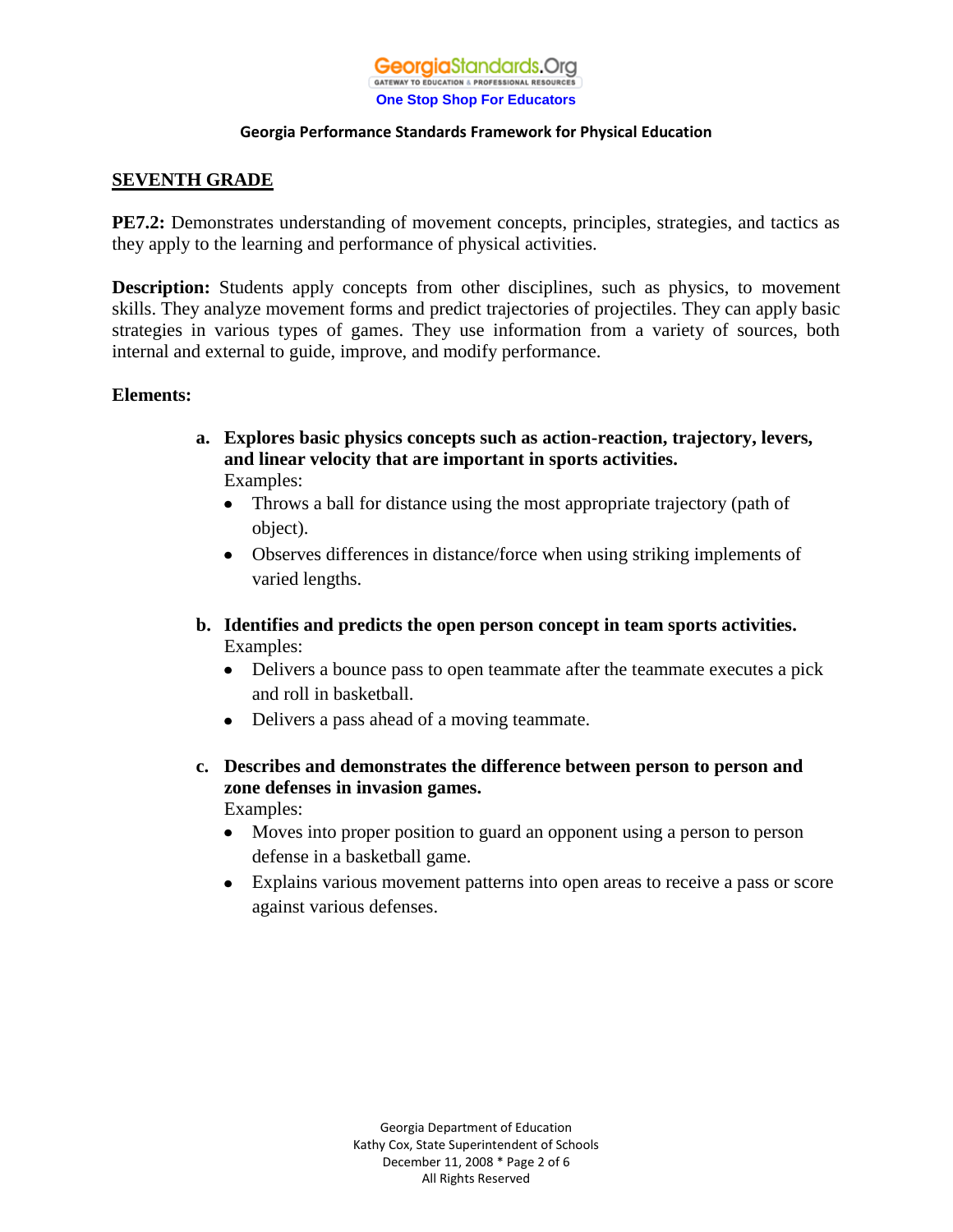

# **SEVENTH GRADE**

**PE7.3:** Participates regularly in physical activity.

**Description:** Students have an increased awareness of opportunities for activity and enjoyment in voluntary participation. Understanding the connection between physical activity and wellness is enhanced. Students identify resources in the community that facilitate attainment of individual lifestyle goals and personal choice behavior.

## **Elements:**

- **a. Accumulates recommended amount of physical activity daily in and outside of the physical education setting on a regular basis.** Examples:
	- Logs at least 60 minutes per day on a seven-day period activity log or calendar.
	- Uses a pedometer to record 10,000 steps daily.
- **b. Identifies places in the community where the activities and sports learned in class can be played and enjoyed.** Examples:
	- Identifies parks, bike trails, pathways, and other available means for achieving  $\bullet$ and maintaining an active lifestyle.
	- $\bullet$ Joins a community youth soccer league.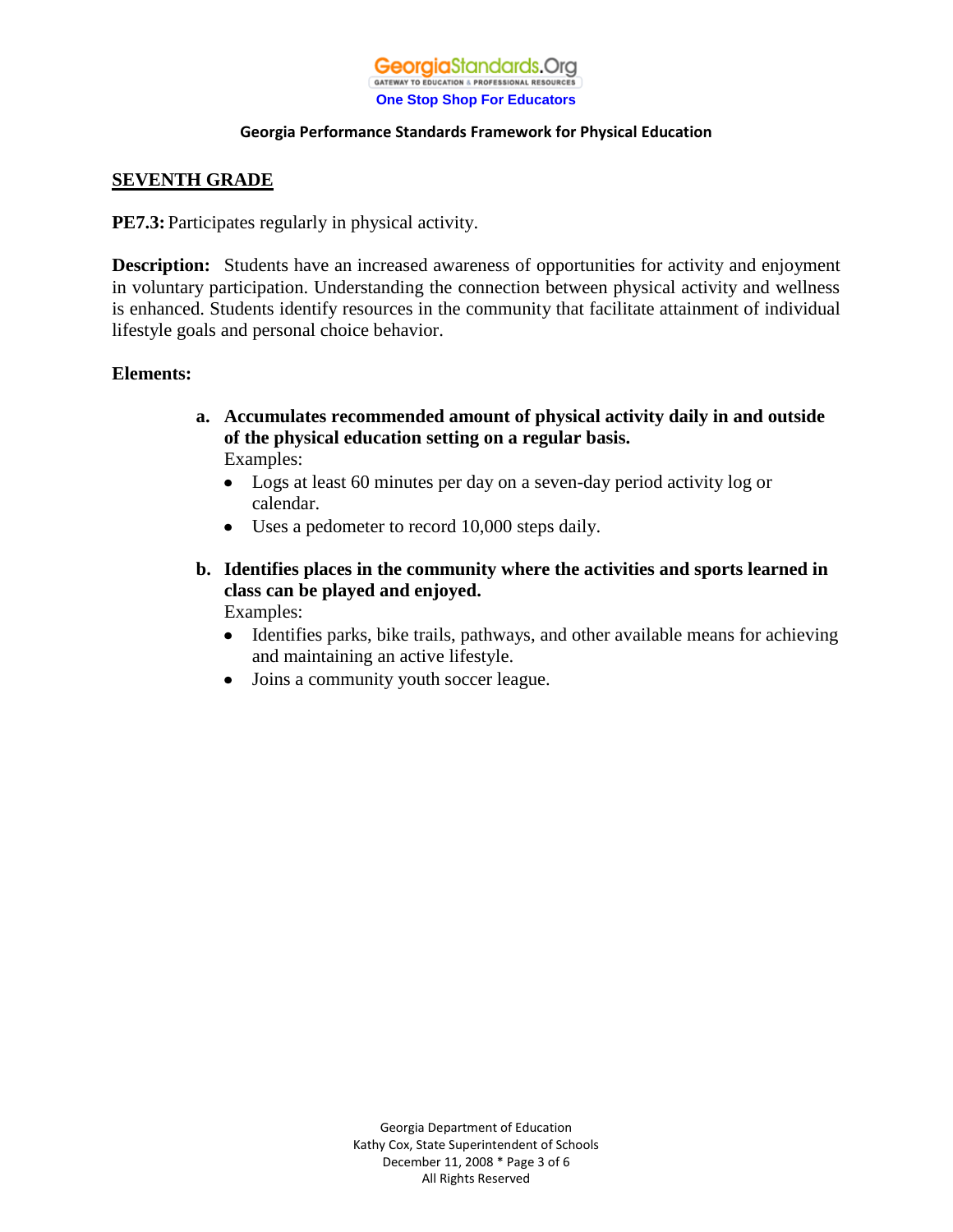

# **SEVENTH GRADE**

**PE7.4:** Achieves and maintains a health-enhancing level of physical fitness.

**Description:** Seventh grade students should be able to participate in moderate to vigorous physical activity in a variety of settings. They participate in physical activities addressing each component of health-related fitness while focusing on cardio respiratory endurance. They assess their personal fitness status for each component and use this information to assist in the development of individualized physical fitness goals with little help from the teacher. They will use this information to develop a plan to improve or maintain cardio respiratory fitness. They can assess their own heart rate, breathing rate perceived exertion, and recovery rate during and following physical activity

## **Elements:**

**a. Uses results from a criterion-referenced fitness assessment (e.g. Fitnessgram) to monitor improvement.** Examples:

Completes a cardio respiratory, flexibility, and muscular fitness assessment from the criterion-referenced test.

- Compares their scores from a fitness assessment to healthy standards provided by the teacher and targets areas needing improvement.
- b. **With teacher assistance, student develops a plan for improving cardiorespiratory endurance**.

Examples:

- Sets realistic personal goals for improving cardio-respiratory endurance based  $\bullet$ on their fitness scores.
- Develops a training program that will lead to safe participation in a day long hike.
- **c. Assesses physiological indicators of exercise during and after physical activity designed to improve or maintain cardiorespiratory endurance.** Examples:
	- Keeps a record of heart rate before, during, and after vigorous physical activity.
	- Engages in physical activity at the target heart rate for a minimum of 20 minutes.

Georgia Department of Education Kathy Cox, State Superintendent of Schools December 11, 2008 \* Page 4 of 6 All Rights Reserved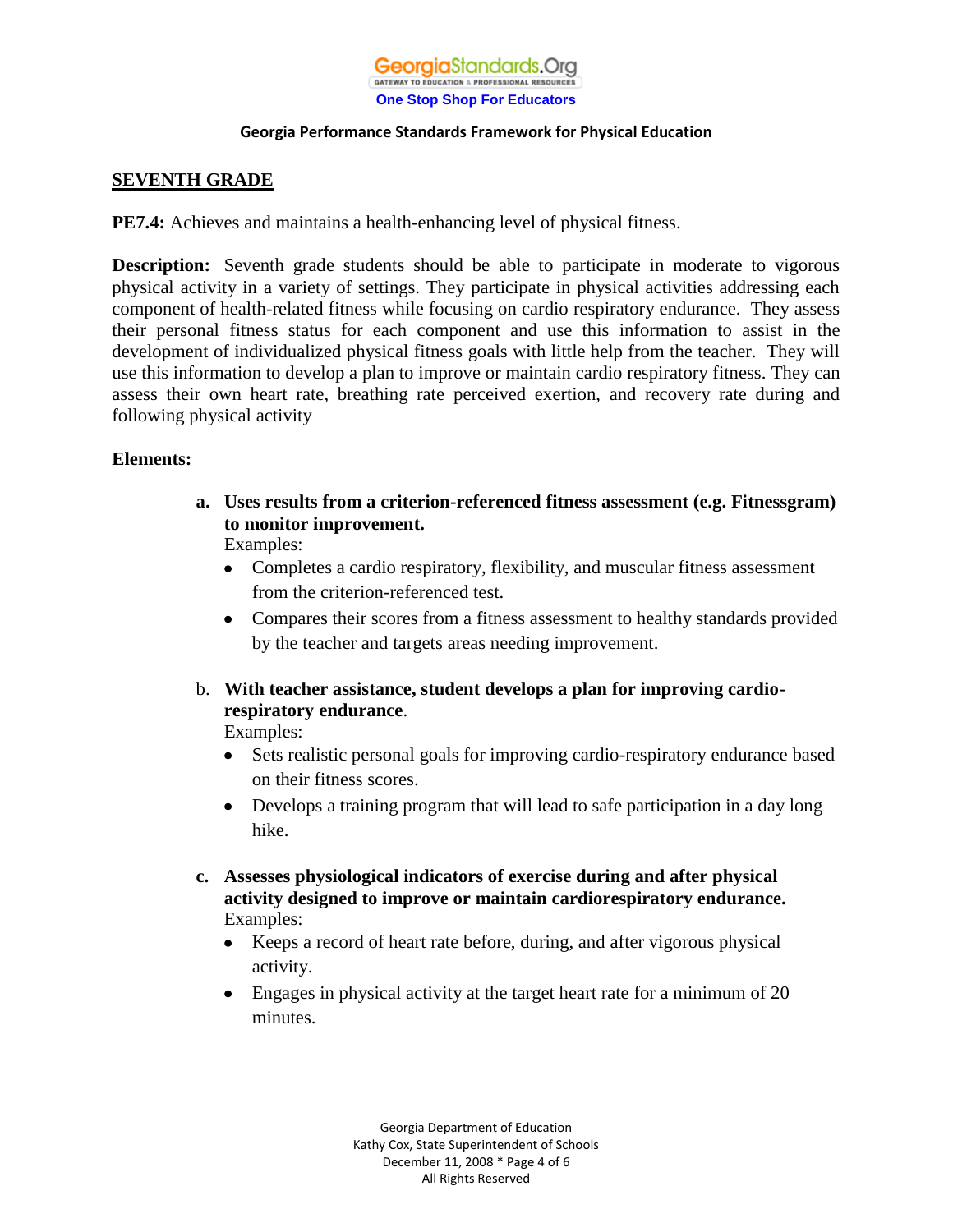

# **SEVENTH GRADE**

**PE7.5:**Exhibits responsible personal and social behavior that respects self and others in physical activity settings.

**Description:** Students recognize the role of physical activity in respecting diversity and continue to include and support each other, respecting the limitations and strengths of group members. They have well-developed cooperation skills and are able to accomplish group/team goals in both cooperative and competitive activities.

## **Elements:**

- **a. Demonstrates cooperation with peers of different gender, race, ethnicity, and/or ability in a physical activity setting.** Examples:
	- $\bullet$ Seeks out, participates with, and shows respect for peers with differences in ability during a small-sided game.
	- Applies sensitivity to the rights and feelings of others to resolve interpersonal conflict during physical activity.
- **b. Remains on task without close supervision.** Examples:
	- Practices task during allotted time.
	- Self officiates a badminton game.